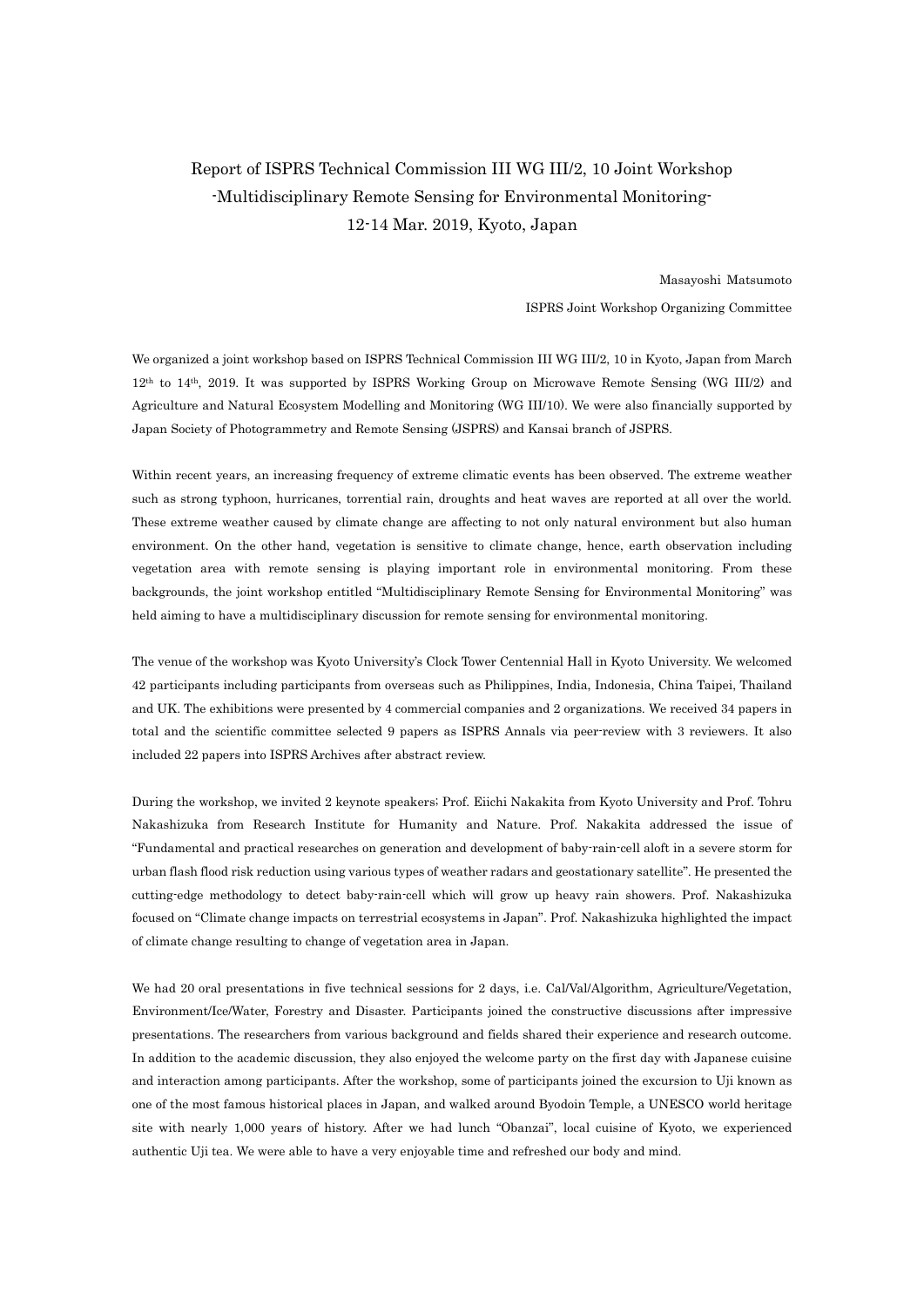Before concluding this report, we would like to expresses our gratitude to Japan Society of Photogrammetry and Remote Sensing (JSPRS) and Kansai branch of JSPRS for their financial supports. We would also like to express thanks to all of the members of the scientific committee and organizing committee for their kind help and support.

#### ■Scientific Committee

## 【Chair】

・ Mitsunori Yoshimura (Chair, III/10), The University of Tokyo, Japan

## 【Co-chair】

・ Junichi Susaki (Co-chair, III/2), Kyoto University, Japan

## 【Member】

- Batuhan Osmanoglu (Chair, III/2), NASA Goddard Space Flight Center, USA
- Zhenhong Li (Co-chair, III/2), Newcastle University, UK
- ・ Saygin Abdikan (Secretary, III/2), Bulent Ecevit University, Turkey
- ・ Shibendu Shankar Ray (Co-chair, III/10), Ministry of Agriculture & Farmers' Welfare, Pusa Campus, India
- ・ Francesco Pirotti (Co-chair, III/10), University of Padova, Italy
- ・ Jaime Hernández Palma (Secretary, III/10), Universidad de Chile, Chile

#### ■Organizing Committee

## 【Chair】

・ Mitsunori Yoshimura (Chair, III/10), The University of Tokyo, Japan

#### 【Co-chair】

・ Junichi Susaki (Co-chair, III/2), Kyoto University, Japan

## 【Member】

- ・ Kiichiro Kumagai, Setsunan University, Japan
- ・ Megumi Yamashita, Tokyo University of Agriculture and Technology, Japan
- ・ Masayoshi Matsumoto, PASCO Corporation, Japan
- Yasuteru Imai, KOKUSAI KOGYO Co., LTD., Japan
- ・ Makoto Ohashi, Asia Air Survey Co., LTD., Japan
- Mika Kimura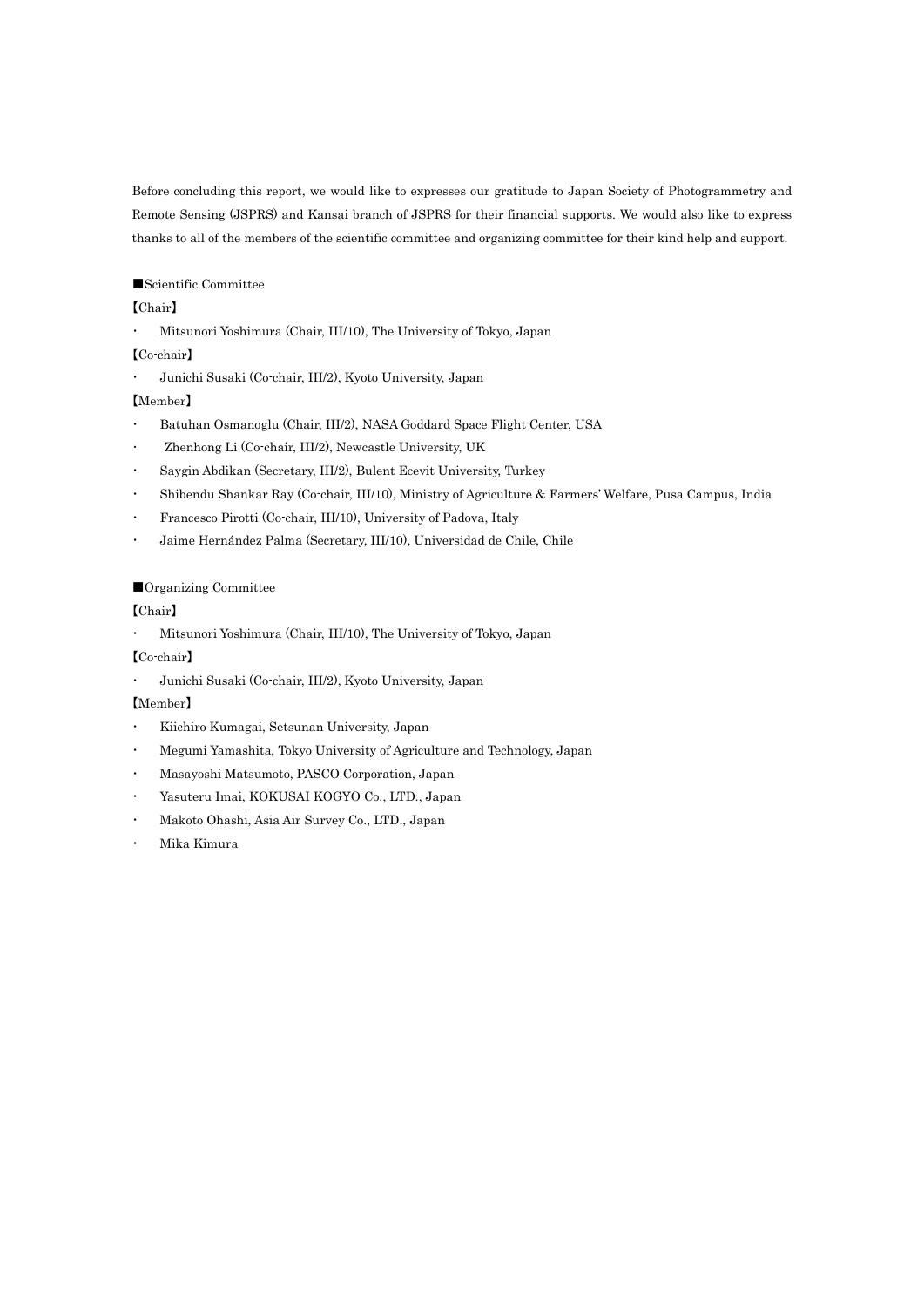

Kyoto University's Clock Tower Centennial Hall as workshop venue



Discussion in the technical session